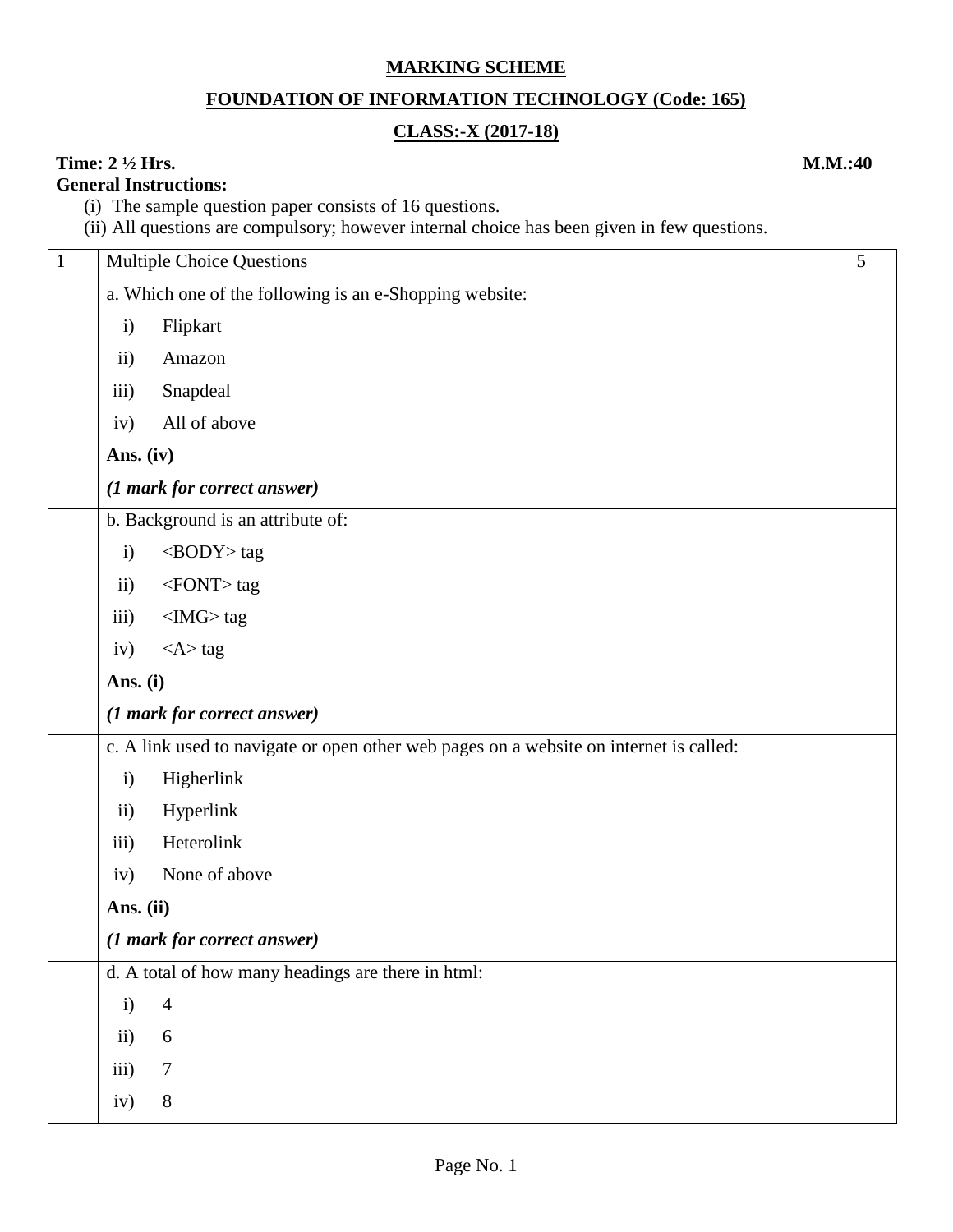|     | Ans. (ii)                                                                                      |                |  |  |  |  |  |
|-----|------------------------------------------------------------------------------------------------|----------------|--|--|--|--|--|
|     | (1 mark for correct answer)                                                                    |                |  |  |  |  |  |
|     | e. Which one of the following is not an attribute of <a>tag:</a>                               |                |  |  |  |  |  |
|     | $\mathbf{i}$<br><b>NAME</b>                                                                    |                |  |  |  |  |  |
|     | <b>HREF</b><br>$\rm ii)$                                                                       |                |  |  |  |  |  |
|     | Source<br>$\overline{iii}$ )                                                                   |                |  |  |  |  |  |
|     | Both (i) $\&$ (ii)<br>iv)                                                                      |                |  |  |  |  |  |
|     | Ans. (iii)                                                                                     |                |  |  |  |  |  |
|     | (1 mark for correct answer)                                                                    |                |  |  |  |  |  |
| 2.  | What is Blog?                                                                                  | 1              |  |  |  |  |  |
|     | Blog is an alternative word for weblog. People often write about their opinion or thought on a |                |  |  |  |  |  |
| Ans | particular topic just like they write in their diary or journal. People who write on blogs are |                |  |  |  |  |  |
|     | called bloggers.                                                                               |                |  |  |  |  |  |
|     | (1 mark for correct answer)                                                                    |                |  |  |  |  |  |
| 3.  | Discuss the purpose of HTTP briefly.                                                           |                |  |  |  |  |  |
| Ans | Full form of HTTP is Hypertext Transfer Protocol. It is the foundation of data communication   |                |  |  |  |  |  |
|     | for the World Wide Web.                                                                        |                |  |  |  |  |  |
|     | (1 mark for correct answer)                                                                    |                |  |  |  |  |  |
| 4.  | Tamanna needs to store and transport the data. She should use HTML or XML?                     | 1              |  |  |  |  |  |
| Ans | She should use XML.                                                                            |                |  |  |  |  |  |
|     | (1 mark for correct answer)                                                                    |                |  |  |  |  |  |
| 5.  | Name the protocol which is used for uploading & downloading data from remote site.             |                |  |  |  |  |  |
| Ans | FTP (File Transfer Protocol)                                                                   |                |  |  |  |  |  |
|     | (1 mark for correct answer)                                                                    |                |  |  |  |  |  |
| 6.  | What is the full form of URL?                                                                  | 1              |  |  |  |  |  |
| Ans | Full form of URL is Uniform Resource Locator.                                                  |                |  |  |  |  |  |
|     | (1 mark for correct answer)                                                                    |                |  |  |  |  |  |
| 7.  | What is the purpose of a web browser? Give the name of any two popular web browsers.           | $\overline{2}$ |  |  |  |  |  |
| Ans | A web browser is an application program used for exploring the information resources           |                |  |  |  |  |  |
|     | available on the World Wide Web to retrieve the required information.                          |                |  |  |  |  |  |
|     | Two popular web browsers are Google Chrome and Mozilla Firefox.                                |                |  |  |  |  |  |
|     | (1 mark for correct purpose of web browser)                                                    |                |  |  |  |  |  |
|     | $(1/2$ mark each for any two popular web browser name)                                         |                |  |  |  |  |  |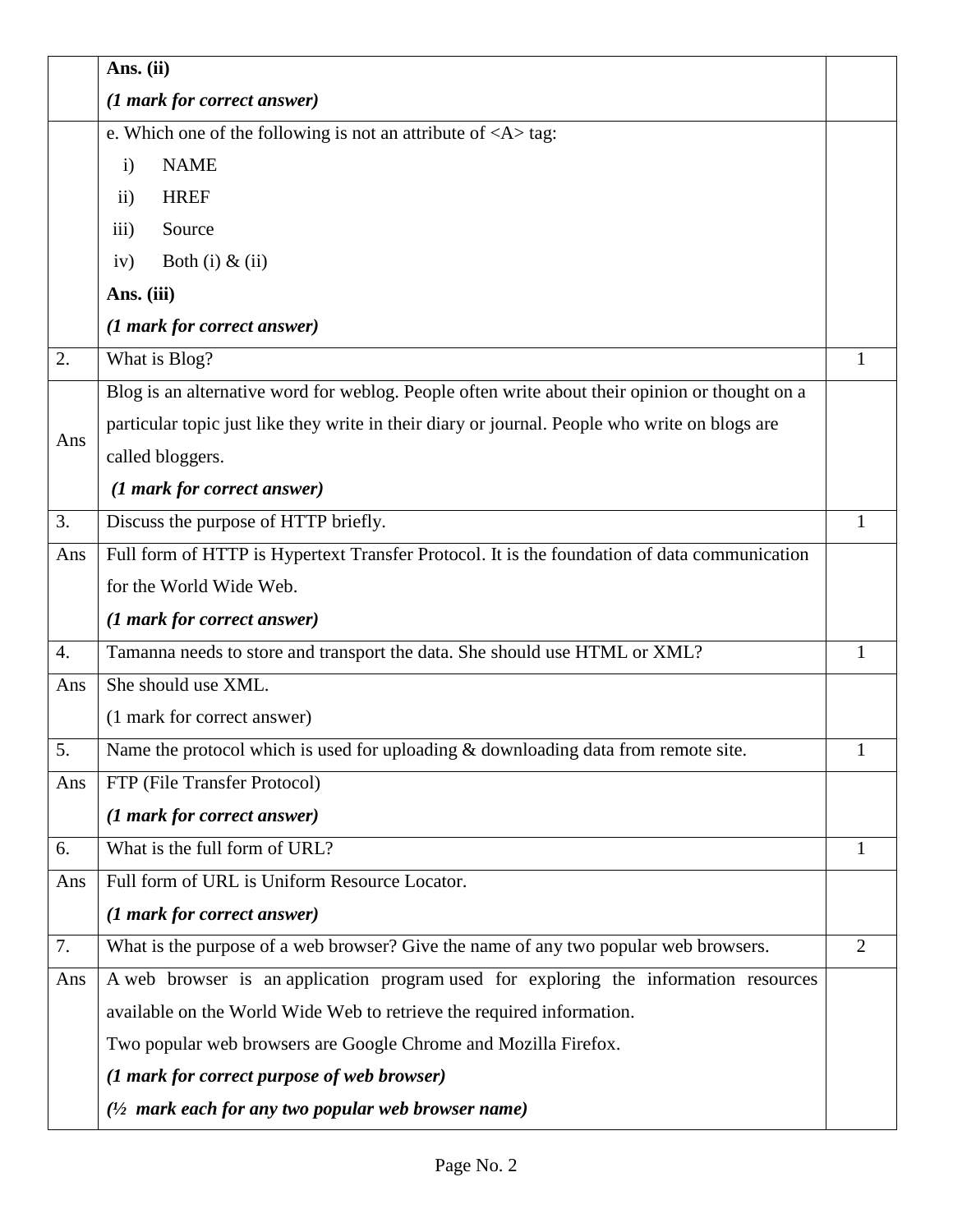| 8.  | Explain the term Digital Divide.                                                                           |                                                                                                                     | $\overline{2}$ |  |  |  |
|-----|------------------------------------------------------------------------------------------------------------|---------------------------------------------------------------------------------------------------------------------|----------------|--|--|--|
| Ans | It is an economic and social inequality with regard to access to, use of, or impact of                     |                                                                                                                     |                |  |  |  |
|     | Information and Communication Technologies (ICT).                                                          |                                                                                                                     |                |  |  |  |
|     | (2 mark for correct answer)                                                                                |                                                                                                                     |                |  |  |  |
| 9.  | Define cell padding and cell spacing with respect to tables in HTML.                                       |                                                                                                                     | 2              |  |  |  |
|     | <b>OR</b>                                                                                                  |                                                                                                                     |                |  |  |  |
|     | Define container & empty tags in HTML.                                                                     |                                                                                                                     |                |  |  |  |
| Ans |                                                                                                            | <b>CELLSPACING</b> controls the space between table cells and <b>CELLPADDING</b> sets the amount                    |                |  |  |  |
|     | of space between the contents of the cell and the cell wall.                                               |                                                                                                                     |                |  |  |  |
|     | <b>OR</b>                                                                                                  |                                                                                                                     |                |  |  |  |
|     |                                                                                                            | Container tags are tags which have both opening as well as closing tag like $\langle B \rangle$ $\langle B \rangle$ |                |  |  |  |
|     | whereas empty tags are tags which have only opening tag like $\langle HR \rangle$ , $\langle BR \rangle$ . |                                                                                                                     |                |  |  |  |
|     | (2 mark for correct answer)                                                                                |                                                                                                                     |                |  |  |  |
| 10. | What is a primary key in a table?                                                                          |                                                                                                                     |                |  |  |  |
|     | <b>OR</b>                                                                                                  |                                                                                                                     |                |  |  |  |
|     | What is the need of a database? Discuss briefly.                                                           |                                                                                                                     |                |  |  |  |
| Ans | A primary key is a special relational database table column (or combination of columns)                    |                                                                                                                     |                |  |  |  |
|     | designated to uniquely identify each & every table record. It does not contain NULL &                      |                                                                                                                     |                |  |  |  |
|     | duplicate values                                                                                           |                                                                                                                     |                |  |  |  |
|     | <b>OR</b>                                                                                                  |                                                                                                                     |                |  |  |  |
|     | A database is usually a large collection of data which is organized in a very effective and                |                                                                                                                     |                |  |  |  |
|     | efficient manner. It allows the user for rapid search and retrieval of required information.               |                                                                                                                     |                |  |  |  |
|     | (2 mark for correct answer)                                                                                |                                                                                                                     |                |  |  |  |
| 11. | Differentiate between < OL > and < UL > tag with suitable example.                                         |                                                                                                                     | $\overline{3}$ |  |  |  |
|     | <ol> stands for Ordered List which can be either numerical or alphabetical while <ul></ul></ol>            |                                                                                                                     |                |  |  |  |
|     | stands for Unordered List which can be either disc, square or circle.                                      |                                                                                                                     |                |  |  |  |
|     | Code examples containing <ol>and<ul> is given below with their respective outputs:</ul></ol>               |                                                                                                                     |                |  |  |  |
|     | <b>HTML CODE AND OUTPUT</b><br><b>HTML CODE AND OUTPUT</b>                                                 |                                                                                                                     |                |  |  |  |
| Ans | <b>CODE</b>                                                                                                | <b>CODE</b>                                                                                                         |                |  |  |  |
|     | Hobbies                                                                                                    | Hobbies                                                                                                             |                |  |  |  |
|     | $<$ OL $>$                                                                                                 | $<$ UL $>$                                                                                                          |                |  |  |  |
|     | <li>Games<br/><li>Games</li></li>                                                                          |                                                                                                                     |                |  |  |  |
|     | <li>Programming<br/><li>Programming</li></li>                                                              |                                                                                                                     |                |  |  |  |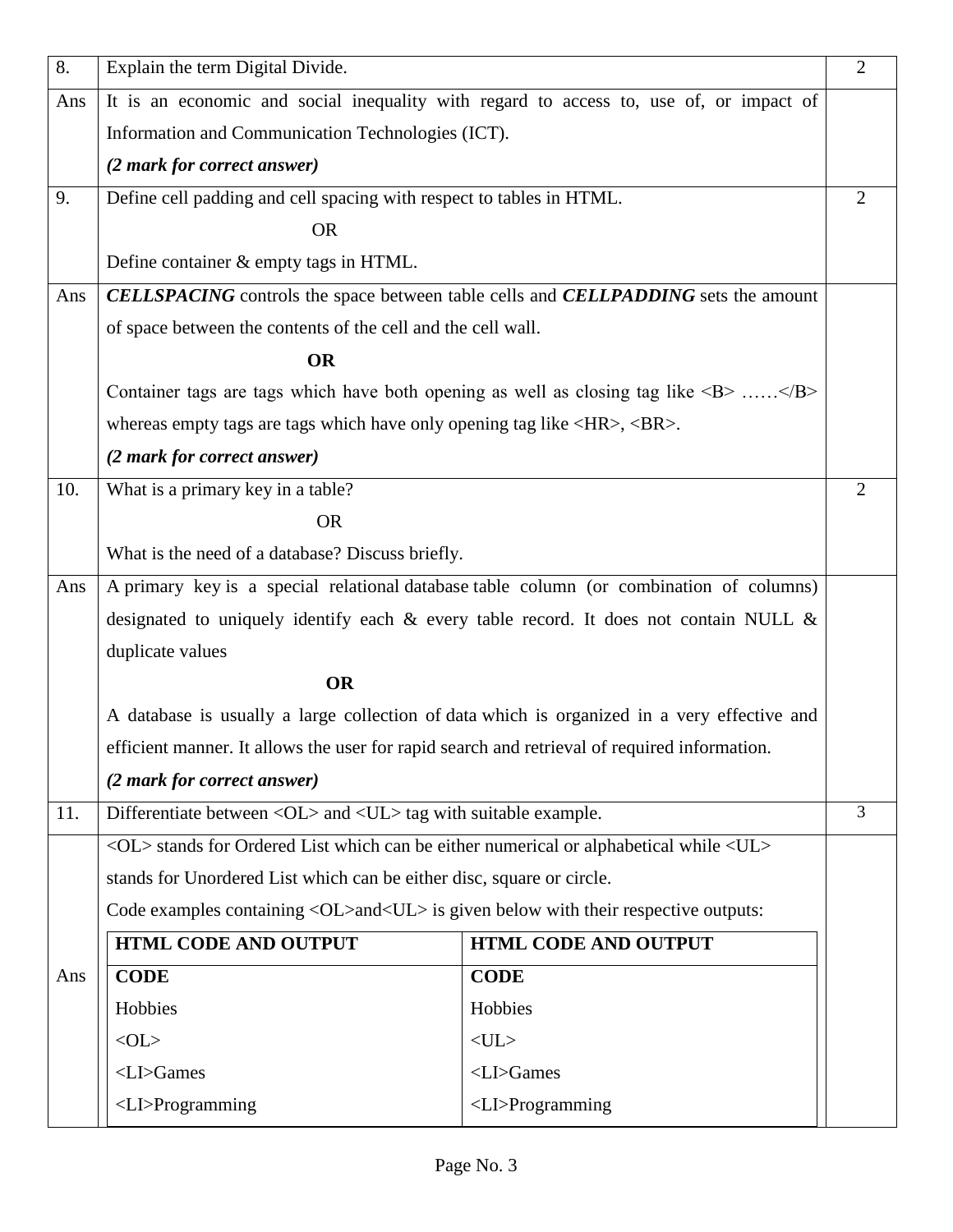|     | <li>Dramatics</li>                                                                              | <li>Dramatics</li>                                                                             |   |  |  |  |
|-----|-------------------------------------------------------------------------------------------------|------------------------------------------------------------------------------------------------|---|--|--|--|
|     | $<$ /OL>                                                                                        | $<$ /UL>                                                                                       |   |  |  |  |
|     | <b>OUTPUT</b>                                                                                   | <b>OUTPUT</b>                                                                                  |   |  |  |  |
|     | Hobbies                                                                                         | Hobbies                                                                                        |   |  |  |  |
|     | 1. Games<br>2. Programming<br>3. Dramatics                                                      | Games<br>Programming<br>Dramatics                                                              |   |  |  |  |
|     | (1 mark for correct differentiation of $\langle O L \rangle$ and $\langle U L \rangle$ tag)     |                                                                                                |   |  |  |  |
|     | (2 mark for suitable examples)                                                                  |                                                                                                |   |  |  |  |
| 12. | What is the purpose of <img/> tag? Mention it's any two attributes along with their purpose.    |                                                                                                | 3 |  |  |  |
|     | <img/> tag is used to insert images in any webpage.                                             |                                                                                                |   |  |  |  |
|     | Its two main attributes are as follows:                                                         |                                                                                                |   |  |  |  |
| Ans | SRC: It specifies the URL of the image.                                                         |                                                                                                |   |  |  |  |
|     | ALT: It specifies an alternate text for an image.                                               |                                                                                                |   |  |  |  |
|     | (1 mark for correct purpose of $\langle M G \rangle$ tag)                                       |                                                                                                |   |  |  |  |
|     | (1 mark each for any two attributes along with their purpose)                                   |                                                                                                |   |  |  |  |
| 13. | What is e-Learning? Mention any two main benefits of e-learning with respect to the use of      |                                                                                                |   |  |  |  |
|     | Information Technology.                                                                         |                                                                                                |   |  |  |  |
|     |                                                                                                 | Learning with the help of electronic resources like computers, tablets, smart phone, internet  |   |  |  |  |
|     | etc. is known as E-learning.                                                                    |                                                                                                |   |  |  |  |
|     | Advantages of eLearning are:                                                                    |                                                                                                |   |  |  |  |
|     |                                                                                                 | It is time saving as well as removes the distance barrier between learner $\&$                 |   |  |  |  |
| Ans | teacher.                                                                                        |                                                                                                |   |  |  |  |
|     | It has quicker delivery cycle times than traditional classroom-based instruction.               |                                                                                                |   |  |  |  |
|     | It is less expensive to set-up an e-learning environment.                                       |                                                                                                |   |  |  |  |
|     | (1 mark for correct definition of e-Learning)                                                   |                                                                                                |   |  |  |  |
|     | (1 mark each for any two correct benefits of e-Learning)                                        |                                                                                                |   |  |  |  |
| 14. | Differentiate between Crackers & Hackers.                                                       |                                                                                                | 3 |  |  |  |
|     | <b>OR</b>                                                                                       |                                                                                                |   |  |  |  |
|     | Ishan, a trainee in a multinational bank has just got his first official computer with internet |                                                                                                |   |  |  |  |
|     |                                                                                                 | facility in his office. Explain him about Malware, its types and any two precautionary measure |   |  |  |  |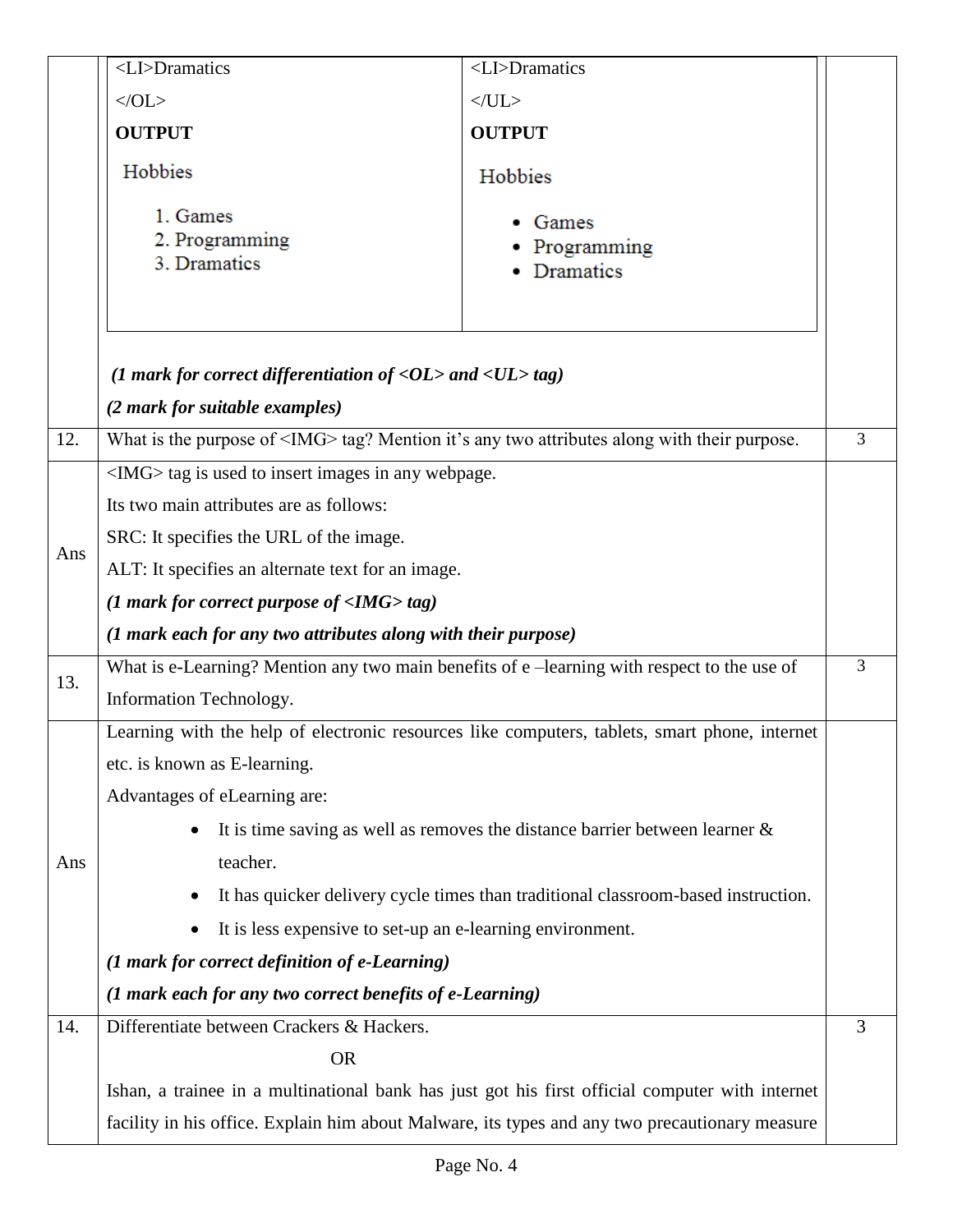|     | he should be taken for information security.                                                    |   |  |  |  |  |  |
|-----|-------------------------------------------------------------------------------------------------|---|--|--|--|--|--|
| Ans | In computing, a hacker is any skilled computer expert who uses their technical knowledge to     |   |  |  |  |  |  |
|     | overcome a problem or otherwise gains remote access to a protected computer system mainly       |   |  |  |  |  |  |
|     | to get thrill out of it.                                                                        |   |  |  |  |  |  |
|     | A cracker is also a skilled computer expert but he/she breaks into or otherwise violates the    |   |  |  |  |  |  |
|     | system integrity of remote machines with malicious intent. Having gained unauthorized           |   |  |  |  |  |  |
|     | access, crackers destroy vital data, deny legitimate users service, or cause problems for their |   |  |  |  |  |  |
|     | targets.                                                                                        |   |  |  |  |  |  |
|     | (3 marks for correct differentiation)                                                           |   |  |  |  |  |  |
|     | <b>OR</b>                                                                                       |   |  |  |  |  |  |
|     | Malware is a computer software which is specifically designed with malicious intention          |   |  |  |  |  |  |
|     | generally to disrupt, damage, or gain authorized access to a computer system. It can be of      |   |  |  |  |  |  |
|     | various types like Virus, Worms, Trojan Horses etc.                                             |   |  |  |  |  |  |
|     | Any two precautionary measures to be taken against malware are as follows:                      |   |  |  |  |  |  |
|     | <b>Install quality Antivirus software</b>                                                       |   |  |  |  |  |  |
|     | Regular update of Antivirus software and regular PC scan                                        |   |  |  |  |  |  |
|     | Do not click on unknown or suspicious links                                                     |   |  |  |  |  |  |
|     | Avoid pirated software                                                                          |   |  |  |  |  |  |
|     | (1 mark for correct definition of Malware)                                                      |   |  |  |  |  |  |
|     | (1 mark for its correct types)                                                                  |   |  |  |  |  |  |
|     | $(1/2$ mark each for any two precautionary measures)                                            |   |  |  |  |  |  |
| 15. | Write the HTML code to generate the following web page with the given below specifications:     | 5 |  |  |  |  |  |
|     | (a) Bordered table should have background color in pink.                                        |   |  |  |  |  |  |
|     | (b) Table's header row with a heading "INCOME TAX SLABS 2017-18" should spread                  |   |  |  |  |  |  |
|     | over four cells.                                                                                |   |  |  |  |  |  |
|     | (c) After heading row, first cell of next row should spread over five rows with an image        |   |  |  |  |  |  |
|     | named "it.jpg" stored in d: drive.                                                              |   |  |  |  |  |  |
|     | (d) Set the space between the cell wall and the cell content to 10 pixels and set the space     |   |  |  |  |  |  |
|     | between the cells to 10 pixels.                                                                 |   |  |  |  |  |  |
|     | (e) At the bottom of the page, a link to next page is there which is linked to another          |   |  |  |  |  |  |
|     | webpage named "next.html".                                                                      |   |  |  |  |  |  |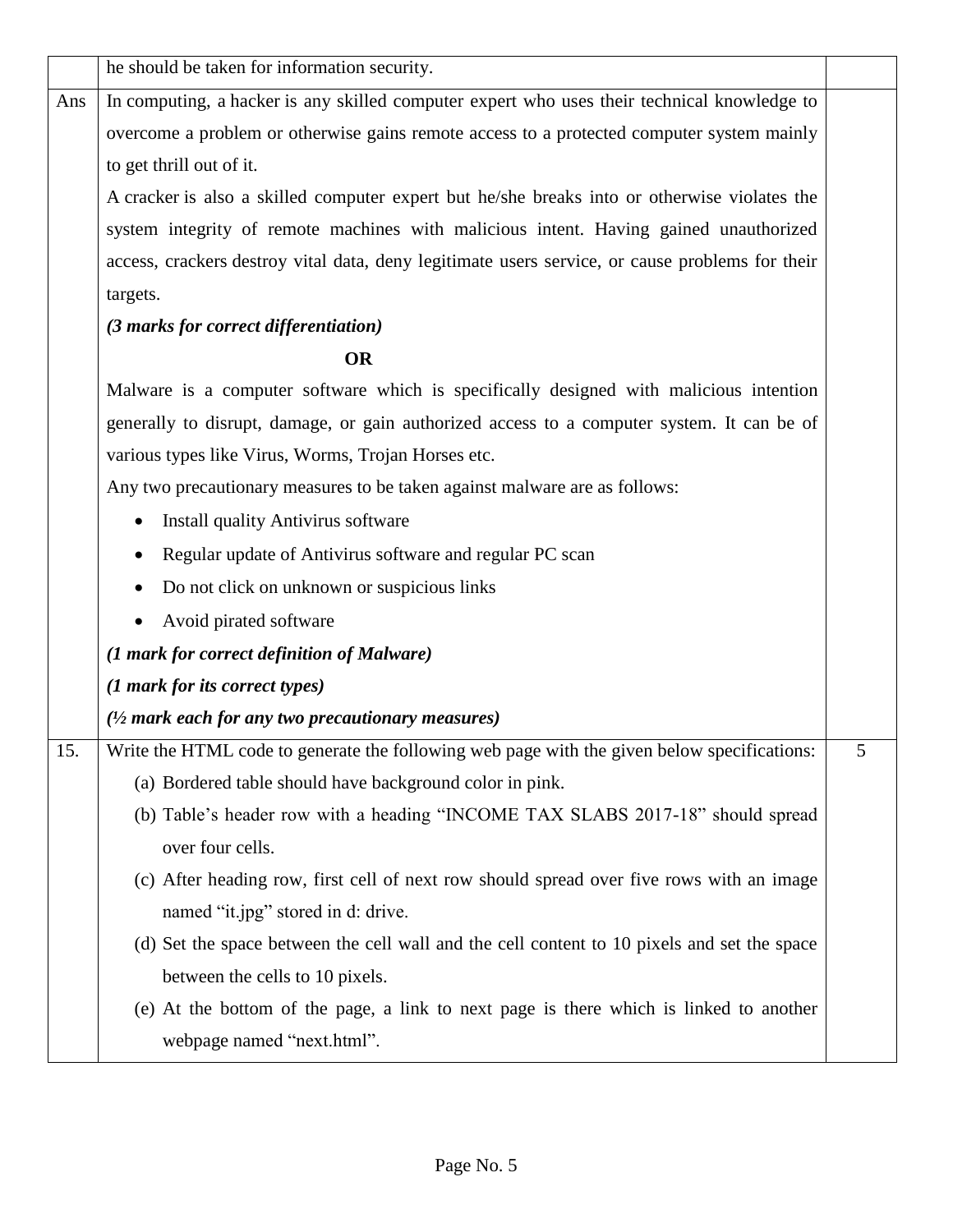|     |                                |                                                      |                        | <b>INCOME TAX SLABS 2017-18</b>                                             |                |  |  |  |  |  |
|-----|--------------------------------|------------------------------------------------------|------------------------|-----------------------------------------------------------------------------|----------------|--|--|--|--|--|
|     |                                |                                                      | S.No.                  | Income Range                                                                | $\text{Tax}\%$ |  |  |  |  |  |
|     |                                |                                                      | 1                      | $0 - 250000$                                                                | $\mbox{NIL}$   |  |  |  |  |  |
|     |                                | MEOME                                                | $\overline{2}$         | $250001 - 500000$                                                           | $10\%$         |  |  |  |  |  |
|     |                                |                                                      | 3                      | $500001 -$<br>1000000                                                       | 20%            |  |  |  |  |  |
|     |                                |                                                      | $\overline{4}$         | >1000000                                                                    | 30%            |  |  |  |  |  |
|     |                                | <b>Next Page</b>                                     |                        |                                                                             |                |  |  |  |  |  |
| Ans | $\langle$ html $>$             |                                                      |                        |                                                                             |                |  |  |  |  |  |
|     |                                | <head><title>Income Tax Slabs 2017-18</title></head> |                        |                                                                             |                |  |  |  |  |  |
|     | $<$ body $>$                   |                                                      |                        |                                                                             |                |  |  |  |  |  |
|     |                                |                                                      |                        | <table bgcolor="pink" border="1" cellpadding="10" cellspacing="10"></table> |                |  |  |  |  |  |
|     | $<$ tr $>$                     |                                                      |                        |                                                                             |                |  |  |  |  |  |
|     | <th colspan="4"></th>          |                                                      |                        |                                                                             |                |  |  |  |  |  |
|     |                                | <b>INCOME TAX SLABS 2017-18</b>                      |                        |                                                                             |                |  |  |  |  |  |
|     | $\langle t \rangle$            |                                                      |                        |                                                                             |                |  |  |  |  |  |
|     | $\langle tr \rangle$           |                                                      |                        |                                                                             |                |  |  |  |  |  |
|     | $<$ tr $>$                     |                                                      |                        |                                                                             |                |  |  |  |  |  |
|     |                                | <td rowspan="5"><img src="d:\it.jpg"/></td>          | <img src="d:\it.jpg"/> |                                                                             |                |  |  |  |  |  |
|     | $<$ td>S.No. $<$ /td>          |                                                      |                        |                                                                             |                |  |  |  |  |  |
|     | <td>Income Range</td>          | Income Range                                         |                        |                                                                             |                |  |  |  |  |  |
|     | <br><td>Tax%</td>              | Tax%                                                 |                        |                                                                             |                |  |  |  |  |  |
|     | $\langle tr \rangle$           |                                                      |                        |                                                                             |                |  |  |  |  |  |
|     | $<$ tr $>$                     |                                                      |                        |                                                                             |                |  |  |  |  |  |
|     | <br><td>1</td>                 | 1                                                    |                        |                                                                             |                |  |  |  |  |  |
|     | $<$ td $>0-250000$ $<$ /td $>$ |                                                      |                        |                                                                             |                |  |  |  |  |  |
|     | <br><td>NIL</td>               | NIL                                                  |                        |                                                                             |                |  |  |  |  |  |
|     | $\langle tr \rangle$           |                                                      |                        |                                                                             |                |  |  |  |  |  |
|     | $<$ tr $>$                     |                                                      |                        |                                                                             |                |  |  |  |  |  |
|     | <br><td>2</td>                 | 2                                                    |                        |                                                                             |                |  |  |  |  |  |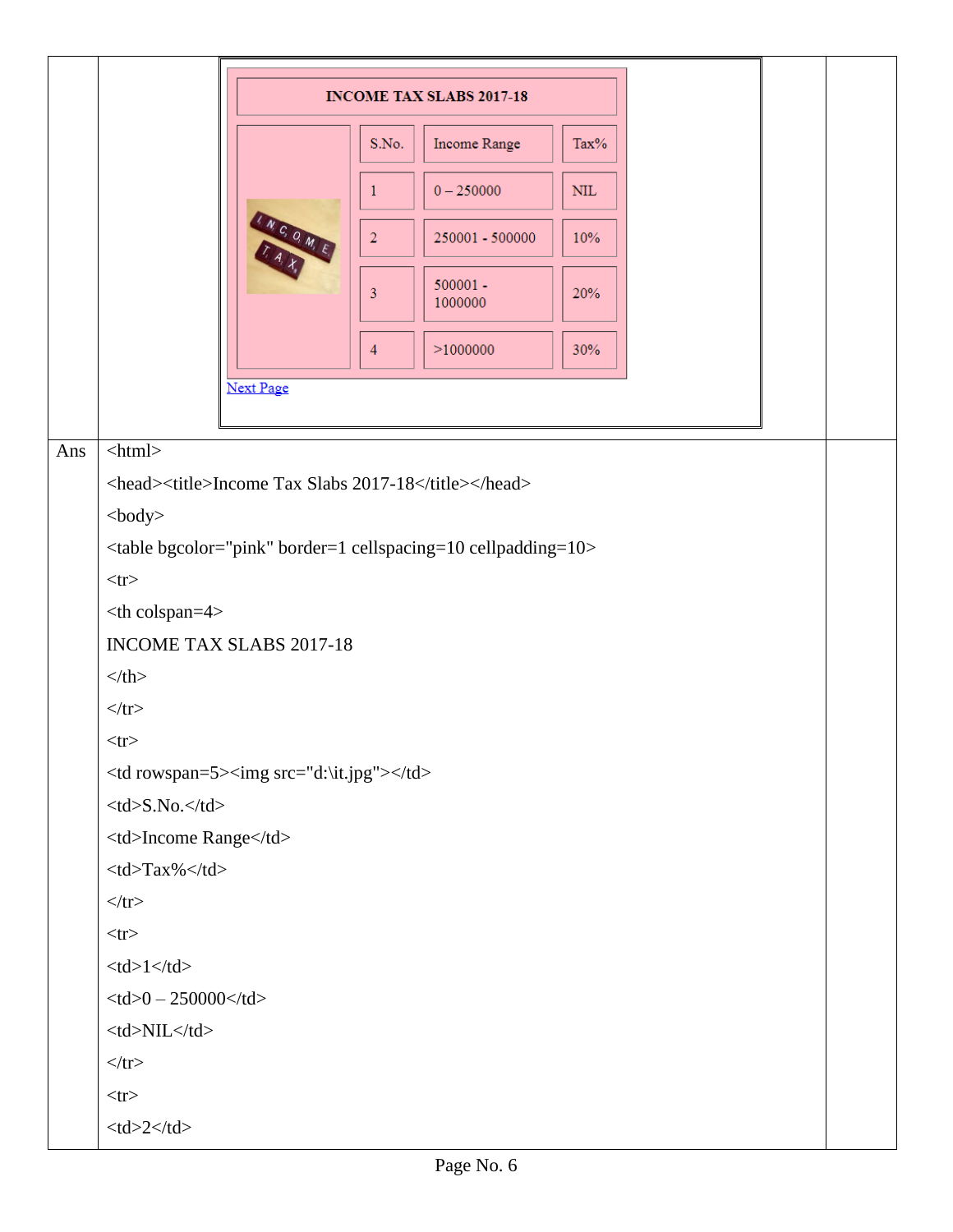|     | $<$ td>250001 - 500000 $<$ /td>                                                                                                                                                                                                                                                                                                                                                                        |   |
|-----|--------------------------------------------------------------------------------------------------------------------------------------------------------------------------------------------------------------------------------------------------------------------------------------------------------------------------------------------------------------------------------------------------------|---|
|     | $<$ td $>$ 10% $<$ /td $>$                                                                                                                                                                                                                                                                                                                                                                             |   |
|     | $\langle tr \rangle$                                                                                                                                                                                                                                                                                                                                                                                   |   |
|     |                                                                                                                                                                                                                                                                                                                                                                                                        |   |
|     | $<$ tr $>$                                                                                                                                                                                                                                                                                                                                                                                             |   |
|     | $<$ td>3 $<$ /td>                                                                                                                                                                                                                                                                                                                                                                                      |   |
|     | $<$ td>500001 - 1000000 $<$ /td>                                                                                                                                                                                                                                                                                                                                                                       |   |
|     | $<$ td>20% $<$ /td>                                                                                                                                                                                                                                                                                                                                                                                    |   |
|     | $\langle tr \rangle$                                                                                                                                                                                                                                                                                                                                                                                   |   |
|     | $<$ tr $>$                                                                                                                                                                                                                                                                                                                                                                                             |   |
|     | $<$ td>4 $<$ /td>                                                                                                                                                                                                                                                                                                                                                                                      |   |
|     | $<$ td>>1000000 $<$ /td>                                                                                                                                                                                                                                                                                                                                                                               |   |
|     | $<$ td>30% $<$ /td>                                                                                                                                                                                                                                                                                                                                                                                    |   |
|     | $\langle tr \rangle$                                                                                                                                                                                                                                                                                                                                                                                   |   |
|     | $\langle$ table>                                                                                                                                                                                                                                                                                                                                                                                       |   |
|     | $\langle$ table>                                                                                                                                                                                                                                                                                                                                                                                       |   |
|     | <a href="next.html">Next Page</a>                                                                                                                                                                                                                                                                                                                                                                      |   |
|     | $\langle \text{body} \rangle$                                                                                                                                                                                                                                                                                                                                                                          |   |
|     | $\langle$ html>                                                                                                                                                                                                                                                                                                                                                                                        |   |
|     | (1 mark for correct use of $\langle TABLE \rangle$ tag fulfilling given specification)<br>(1 mark for correct use of colspan attribute of $\langle TH \rangle$ tag)<br>(1 mark for correct use of rowspan attribute of $\langle TD \rangle$ tag along with $\langle IMG \rangle$ tag)<br>(1 mark for correct use of cellspacing and cellpdding)<br>(1 mark for correct use of $\langle A \rangle$ tag) |   |
| 16. | Attempt any one question out of the given two:                                                                                                                                                                                                                                                                                                                                                         | 5 |
|     | A. Sahiba, a website designer with "International Designers Pvt. Ltd." has written the<br>following code. Observe the code given below and answer the following questions:                                                                                                                                                                                                                             |   |
|     | <company></company>                                                                                                                                                                                                                                                                                                                                                                                    |   |
|     | <employee eid="1"></employee>                                                                                                                                                                                                                                                                                                                                                                          |   |
|     | <name>Albert</name>                                                                                                                                                                                                                                                                                                                                                                                    |   |
|     | <dept deptid="d1">Computer</dept><br>                                                                                                                                                                                                                                                                                                                                                                  |   |
|     | <employee eid="2"></employee>                                                                                                                                                                                                                                                                                                                                                                          |   |
|     | <name>Manisha</name>                                                                                                                                                                                                                                                                                                                                                                                   |   |
|     | <dept deptid="d2">Accounts</dept>                                                                                                                                                                                                                                                                                                                                                                      |   |
|     |                                                                                                                                                                                                                                                                                                                                                                                                        |   |
|     |                                                                                                                                                                                                                                                                                                                                                                                                        |   |
|     | i. Are these tags part of HTML code or XML code?                                                                                                                                                                                                                                                                                                                                                       |   |
|     | ii. Identify the root element.                                                                                                                                                                                                                                                                                                                                                                         |   |